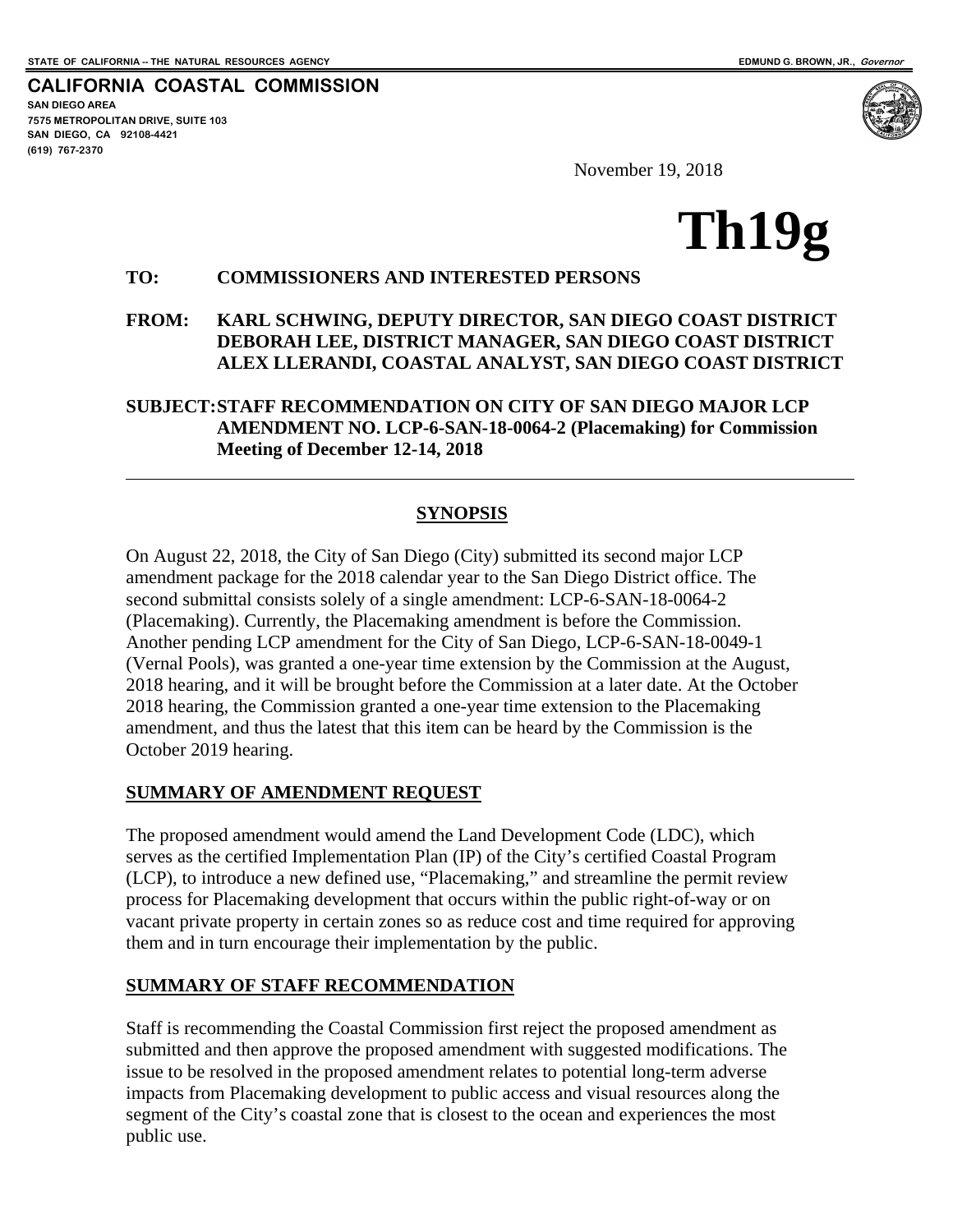The amendment proposes to formally define a long-existing use, "Placemaking," described as a temporary use of public right-of-way or private property activates or enhances the pedestrian experience by providing "activities, experiences, or spaces," such as plazas, shade structures, benches, decorative lighting, art installations, etc. However, while the amendment will formally define "Placemaking" in the LDC, the activities described by the definition are currently allowed to occur in the public right-of-way and private property, subject to appropriate development permit review.

The City believes that the permit review currently required for placemaking developments adds financial and temporal costs that deter many beneficial projects from being brought forward by non-profit entities or community groups. In response, the City's proposed amendment would substantially streamline the review process for "placemaking" development.

Currently, development within the public right-of-way is required to obtain a Public Right-of-Way Permit (PROW Permit), which in turn requires first obtaining the applicable development permit(s), such as a Coastal Development Permit (CDP). The City's proposed amendment would forego the requirement to obtain a development permit for qualifying placemaking events and simply grant PROW Permits of up to five years in duration, substantially longer than the term of most current PROW Permits. In order to qualify for the permit streamlining, the placemaking development would have to adhere to a list of regulations governing its operation. However, among those qualifying regulations are provisions allowing the development to occupy up to twenty-five percent of public parking along a street segment, which coupled with the multi-year permit duration could give rise to a long-term substantial adverse impact to public access or coastal views.

Regarding placemaking occurring on vacant private property, the City's proposed amendment would allow it as a "limited use" in most zones, meaning it would be a use permitted by right subject to supplemental regulations. All the proposed amendment would require for placemaking on private property would be the issuance of a Temporary Use Permit (TUP), and in line with the PROW Permit, the duration of the placemaking TUP would also substantially increase to five years. While placemaking on private property would be out of the public right-of-way and also have to adhere to a list of qualifying regulations, those regulations forego setback and lot coverage requirements on commercially zoned properties, and forego parking requirements in all zones, meaning a large scale and popular placemaking event could exacerbate parking issues in already highly constrained coastal areas, in addition to blocking views due to alternate setbacks.

The City's goal of activating pedestrian areas and public rights-of-way is in line with the Commission's goals of promoting public access and lower-cost coastal visitation. However, as placemaking is by its nature a creative endeavor that can take myriad forms, ranging as small as placing decorative lights on street trees to as large as erecting multiple temporary structures many feet high, the potential for adverse impacts to public access due to the occupation of large amounts of public right-of-way or public parking spaces, or blocking public coastal views with structures is a distinct possibility. While it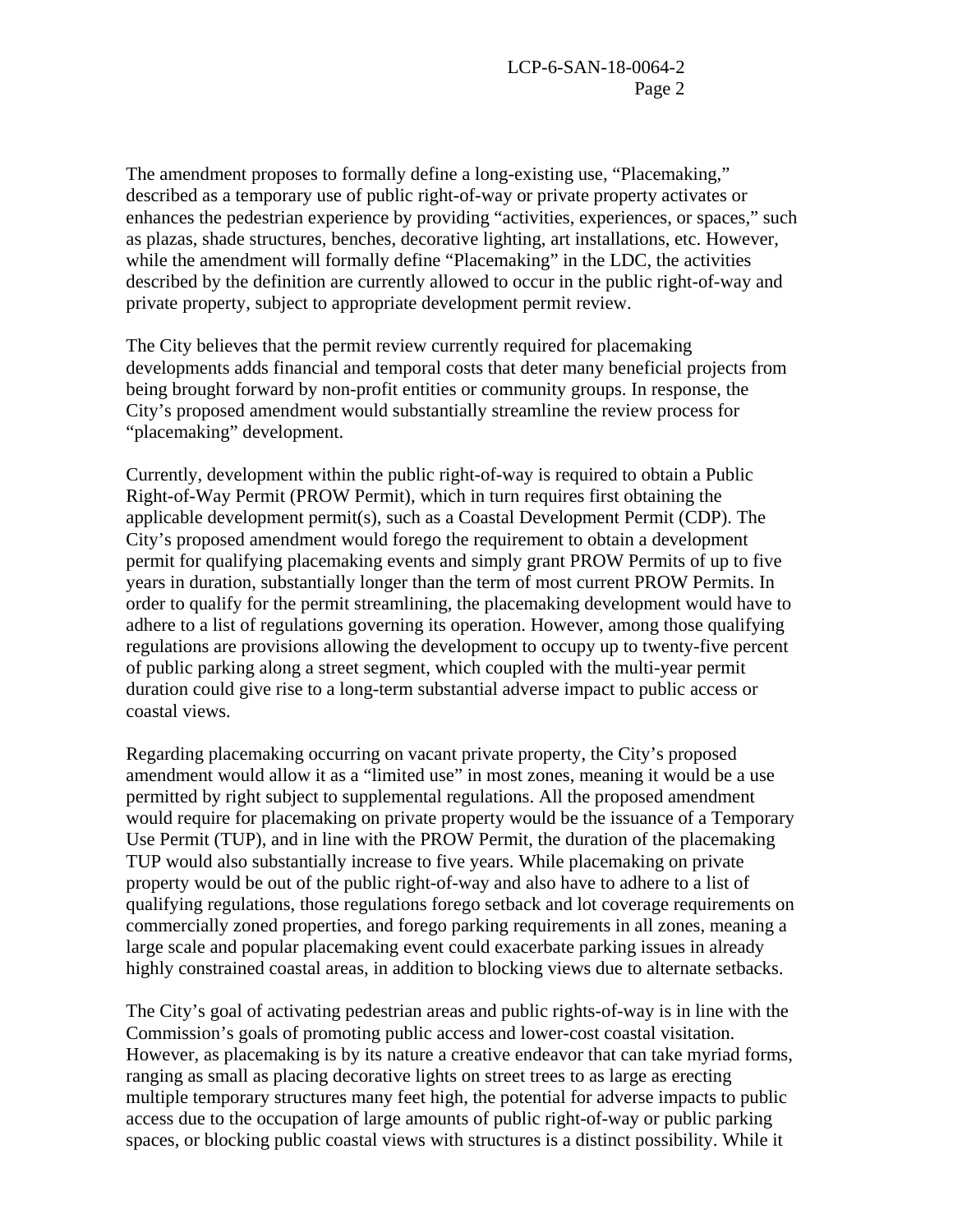is likely that a given placemaking development will provide a desirable community service or amenity, the potential to cause identifiable adverse impacts on surrounding public access and coastal resources is one that warrants the type of scrutiny that accompanies development permit review.

After discussions with City staff, it was agreed that the portions of the coastal zone that experience the highest use, and thus are the most sensitive to impacts from new competing uses or obstructions, are the areas between the first public road and the sea and within the Beach Impact Area, the area identified by the City as having especially high parking demand. Consequently, placemaking development in the specified areas should receive the appropriate discretionary review to determine the least impactful manner in which placemaking can occur. Thus, to allow the City to encourage placemaking in the majority of the coastal zone where the likelihood of substantial adverse impacts to public access and coastal views are lower, the near shore areas shall be excluded from the permit streamlining. This modification would not prohibit placemaking from occurring, rather it will continue to ensure that all such development will occur in the manner that best achieves its goals of enhancing the public experience while avoiding adverse impacts public parking reservoirs and coastal resources. The City is in agreement with the suggested modification.

Thus, after review, the City's proposed LCP amendment to the IP, as submitted, is not in conformance with the public access and visual protection policies of the City's certified Land Use Plans (LUP) and must be denied. As modified, the amendment will continue to conduct CDP review of placemaking development in the areas closest to the coast while allowing such development, and their enhancements, in the less sensitive inland areas to benefit from permit streamlining. Staff is therefore recommending approval of the LCP amendment, as modified herein.

The appropriate resolutions and motions begin on Page 4. The suggested modifications begin on Page 6. The findings for denial of the Implementation Plan Amendment as submitted begin on Page 7. The findings for approval of the plan, if modified, begin on Page 9.

# **BACKGROUND**

The City's first IP was certified in 1988, and the City then assumed permit authority. The IP consisted of portions of the City's Municipal Code, along with some Planned District Ordinances (PDOs) and Council Policies. In 1999, the Commission certified the City's LDC that primarily includes Chapters 11 through 15 of the municipal code. It replaced the first IP and took effect in the coastal zone on January 1, 2000. The Commission has certified many IP amendments since 2000.

### **ADDITIONAL INFORMATION**

Further information on the City of San Diego LCP Amendment No. LCP-6-SAN-18- 0064-2 may be obtained from Alexander Llerandi, Coastal Planner, at (619) 767-2370.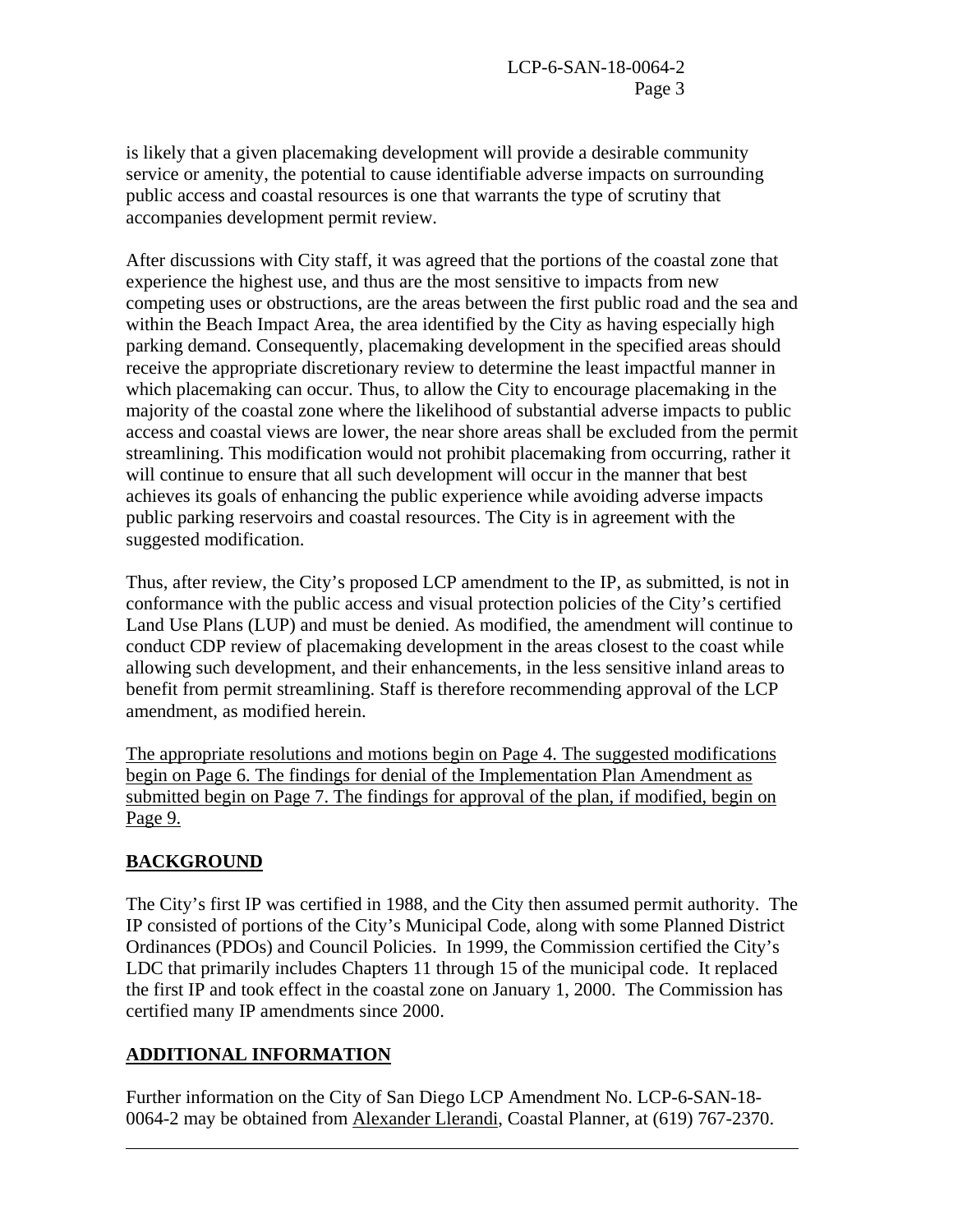## **PART I. OVERVIEW**

# **A. LCP HISTORY**

The City of San Diego has a long history of involvement with the community planning process, and in 1977, requested that the Coastal Commission permit segmentation of its Land Use Plan (LUP) into twelve parts in order to conform, to the maximum extent feasible, with the City's various community plan boundaries. In the intervening years, the City has intermittently submitted all of its LUP segments, which are all presently certified, in whole or in part.

When the Commission approved segmentation of the LUP, it found that the implementation phase of the City's LCP would represent a single unifying element. This was achieved in January 1988, and the City of San Diego assumed permit authority on October 17, 1988, for the majority of its coastal zone. Several isolated areas of deferred certification remained at that time, but some have since been certified as LCP amendments. Other areas of deferred certification still remain today and will be acted on by the Coastal Commission in the future.

# **B. STANDARD OF REVIEW**

Pursuant to Section 30513 of the Coastal Act, the Commission may only reject zoning ordinances or other implementing actions, as well as their amendments, on the grounds that they do not conform with, or are inadequate to carry out, the provisions of the certified land use plan. The Commission shall take action by a majority vote of the Commissioners present.

# **C. PUBLIC PARTICIPATION**

Section 30503 of the Coastal Act requires local governments to provide the public with the maximum opportunities to participate in the development of the LCP amendment prior to submittal to the Commission for review. The City has held Planning Commission and City Council meetings with regard to the subject amendment request. All of those local hearings were duly noticed to the public. Notice of the subject amendment has been distributed to all known interested parties.

# **PART II. LOCAL COASTAL PROGRAM SUBMITTAL - RESOLUTIONS**

Following a public hearing, staff recommends the Commission adopt the following resolutions and findings. The appropriate motion to introduce the resolution and a staff recommendation are provided just prior to each resolution.

### **I. MOTION I:** *I move that the Commission reject the Implementation Program Amendment No. LCP-6-SAN-18-0064-2 for the City of San Diego certified LCP, as submitted.*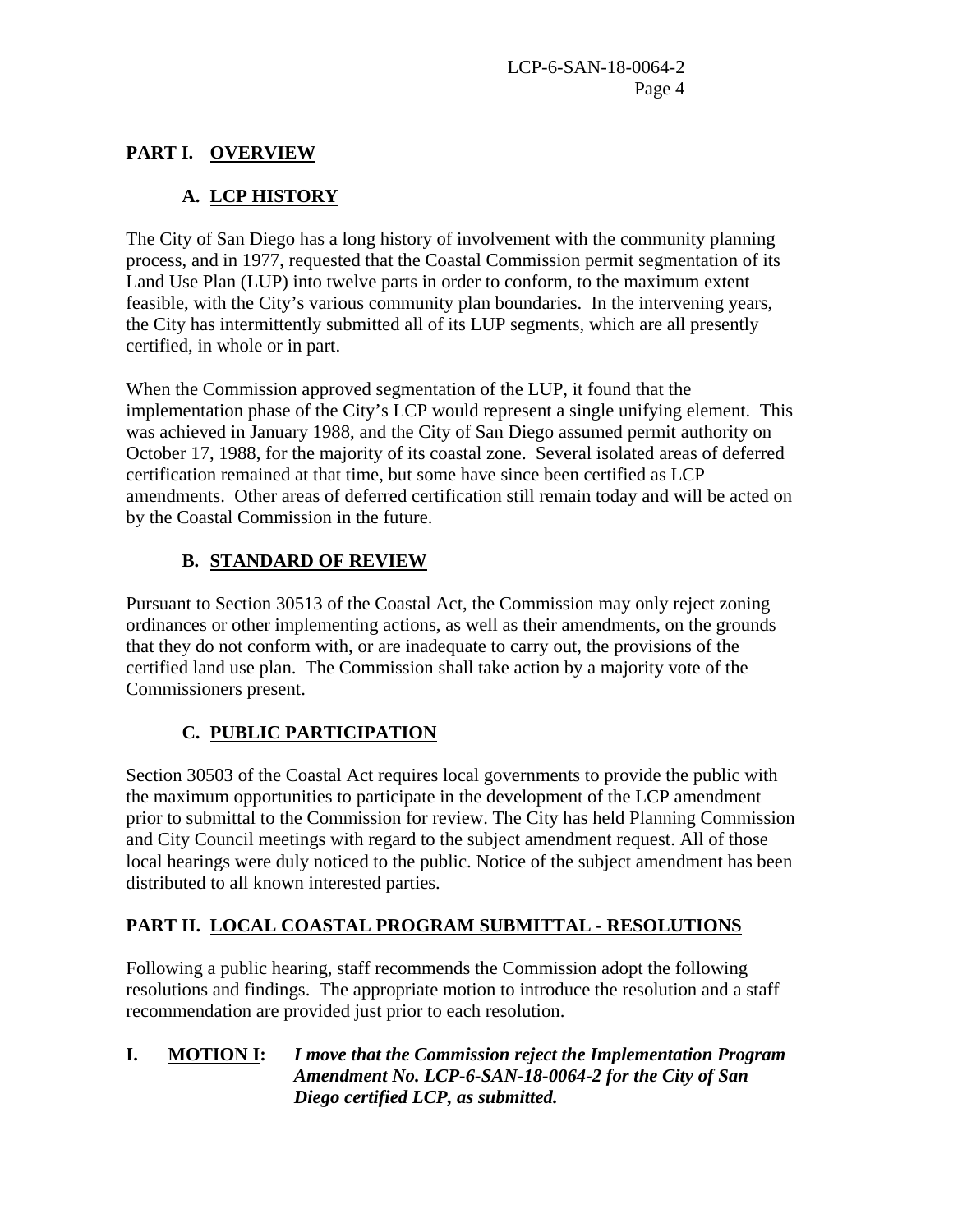#### **STAFF RECOMMENDATION OF REJECTION:**

Staff recommends a **YES** vote. Passage of this motion will result in rejection of Implementation Program and the adoption of the following resolution and findings. The motion passes only by an affirmative vote of a majority of the Commissioners present.

## **RESOLUTION TO DENY CERTIFICATION OF THE IMPLEMENTATION PROGRAM AS SUBMITTED:**

The Commission hereby denies certification of the Implementation Program Amendment submitted for the City of San Diego and adopts the findings set forth below on grounds that the Implementation Program as submitted does not conform with, and is inadequate to carry out, the provisions of the certified Land Use Plan(s). Certification of the Implementation Program would not meet the requirements of the California Environmental Quality Act as there are feasible alternatives and mitigation measures that would substantially lessen the significant adverse impacts on the environment that will result from certification of the Implementation Program as submitted

## **II. MOTION II:** *I move that the Commission certify the Implementation Program Amendment No. LCP-6-SAN-18-0064-2 for the City of San Diego, if it is modified as suggested in this staff report.*

## **STAFF RECOMMENDATION:**

Staff recommends a **YES** vote. Passage of this motion will result in certification of the Implementation Program Amendment with suggested modifications and the adoption of the following resolution and findings. The motion passes only by an affirmative vote of a majority of the Commissioners present.

### **RESOLUTION TO CERTIFY THE IMPLEMENTATION PROGRAM AMENDMENT WITH SUGGESTED MODIFICATIONS:**

The Commission hereby certifies the Implementation Program Amendment for the City of San Diego if modified as suggested and adopts the findings set forth below on grounds that the Implementation Program Amendment, with the suggested modifications, conforms with and is adequate to carry out the certified Land Use Plan(s). Certification of the Implementation Program Amendment if modified as suggested complies with the California Environmental Quality Act, because either 1) feasible mitigation measures and/or alternatives have been incorporated to substantially lessen any significant adverse effects of the Implementation Program Amendment on the environment, or 2) there are no further feasible alternatives and mitigation measures that would substantially lessen any significant adverse impacts on the environment.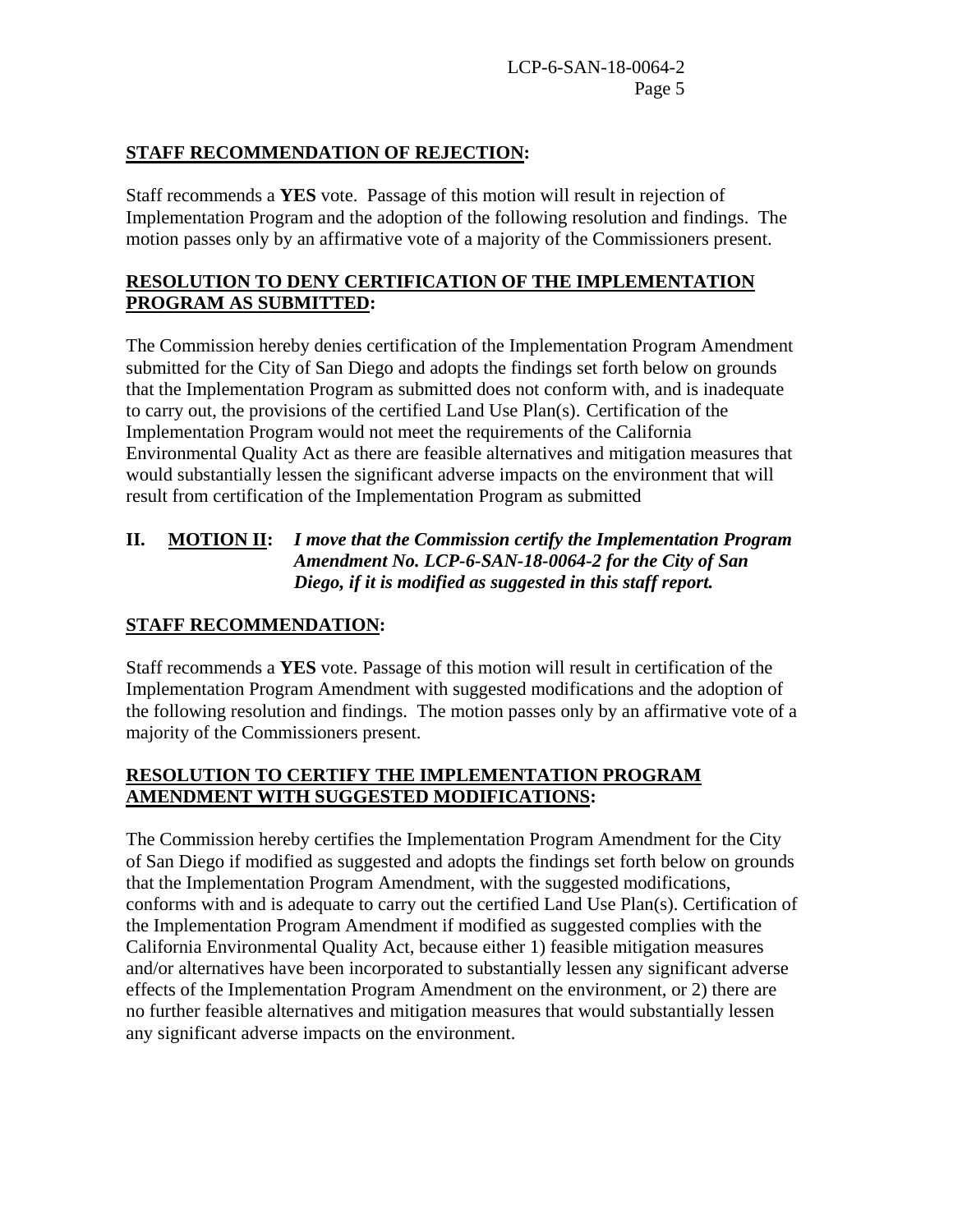## **PART III.SUGGESTED MODIFICATIONS**

Staff recommends the following suggested revisions to the proposed Implementation Plan be adopted. The underlined sections represent language that the Commission suggests be added, and the struck-out sections represent language which the Commission suggests be deleted from the language as originally submitted.

1. Please revise Chapter 12, Section 129.0710(d), to read as follows:

# **§129.0710 How to Apply for a Public Right-of-Way Permit**

An application for a Public Right-of-Way Permit shall be submitted in accordance with Sections 112.0102 and 129.0105. The submittal requirements for Public Right-of-Way Permits are listed in the Land Development Manual. A development permit is required prior to issuance of a Public Right-of-Way Permit for the following:

(a) Through (c) [No change in text]

(d) Notwithstanding Section 129.0710(a)-(d), a development permit is not required prior to issuance of a Public Right-of-Way Permit for placemaking in the public right-of-way, subject to the following regulations:

[…]

(10) In the Coastal Overlay Zone, an applicant for placemaking in the public right-of-way located between the first public road and the sea or in the Beach Impact Area shall obtain a Coastal Development Permit pursuant to Section 126.0702.

2. Please revise Chapter 12, Section 141.0421, to read as follows:

# **§141.0421 Placemaking on Private Properties**

Placemaking on private property is permitted as a limited use in the zones indicated with an "L" in the Use Regulation Tables in Chapter 13, Article 1 (Base Zones), subject to the following regulations:

[…]

(j) In the Coastal Overlay Zone, an applicant for placemaking on private property between the first public road and the sea or within the Beach Impact Area shall obtain a Coastal Development Permit pursuant to Section 126.0702.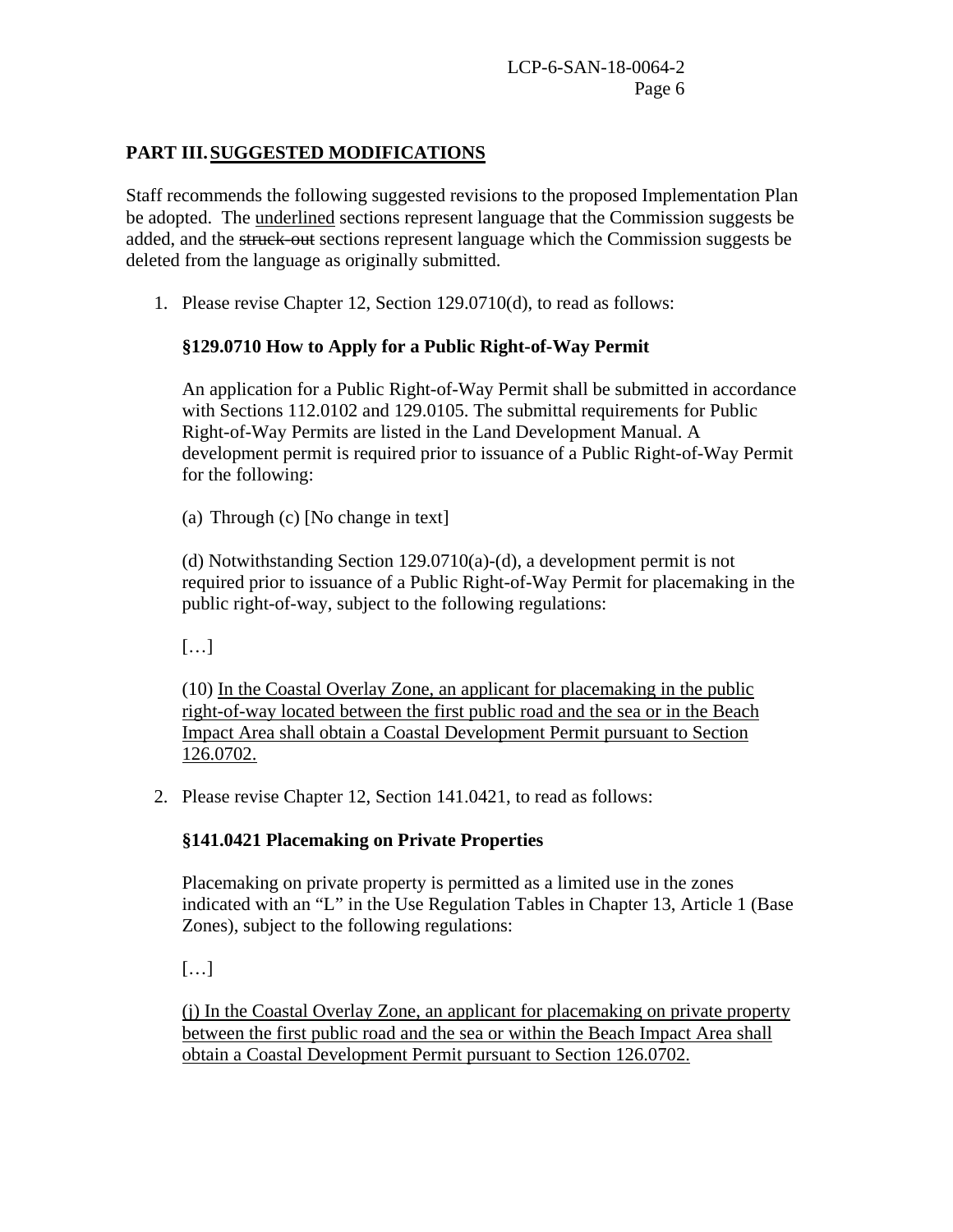## **PART IV. FINDINGS FOR REJECTION OF THE CITY OF SAN DIEGO IMPLEMENTATION PLAN AMENDMENT, AS SUBMITTED**

# **A. AMENDMENT DESCRIPTION**

The proposed amendment formally defines a "Placemaking" development and streamlines the permit review process for qualifying Placemaking development, either within the public right-of-way or on private property that adheres to listed regulations regarding their operation.

The City of San Diego has developed community planning areas based on its established neighborhoods and future urbanizing area. Predicated on those community planning areas, the City utilized the geographic segmentation provisions of the LCP regulations and developed its land use plan component covering twelve different communities (i.e., North City, La Jolla, Pacific Beach, Mission Beach, Ocean Beach, Peninsula, Otay-Mesa Nestor). These community plans or LCP Land Use Plans contain policies that seek to reduce risk from coastal hazards and protect, or where possible enhance, public access and public views. The Commission's review of the proposed changes to the Land Development Code must assure that development is approved only when consistent with the certified land use plans.

While the majority of the proposed amendment is acceptable, there are two provisions that raise Coastal Act concerns and cannot be found consistent with the certified LUPs, and require that the proposed amendment be rejected as submitted.

# **B. FINDINGS FOR REJECTION**

The standard of review for LCP implementation submittals or amendments is their consistency with and ability to carry out the provisions of the certified LUP.

Placemaking is development that, by its nature, can take many forms and occur in many places. As defined in the proposed amendment:

*Placemaking means the temporary use of public right-of-way and private property that activates streetscapes by enhancing pedestrian experience and providing neighborhood-serving activities, experiences, or spaces and includes temporary, small-scale development specifically designed to support that temporary use. Projects that qualify as placemaking uses include, but are not limited to, those that provide areas for pedestrians to briefly rest (e.g. plazas, shade structures, and benches), promote the use of underutilized space (e.g. landscaping and decorative lighting), and improve and promote pedestrian activity and other uses of the public right-of-way (e.g. bicycle racks and refuse containers).*

Thus, by its nature, placemaking is a form of development that can take myriad forms and scales driven by the artistic goals of the party erecting the placemaking development and the community in which the development is located in. Currently, placemaking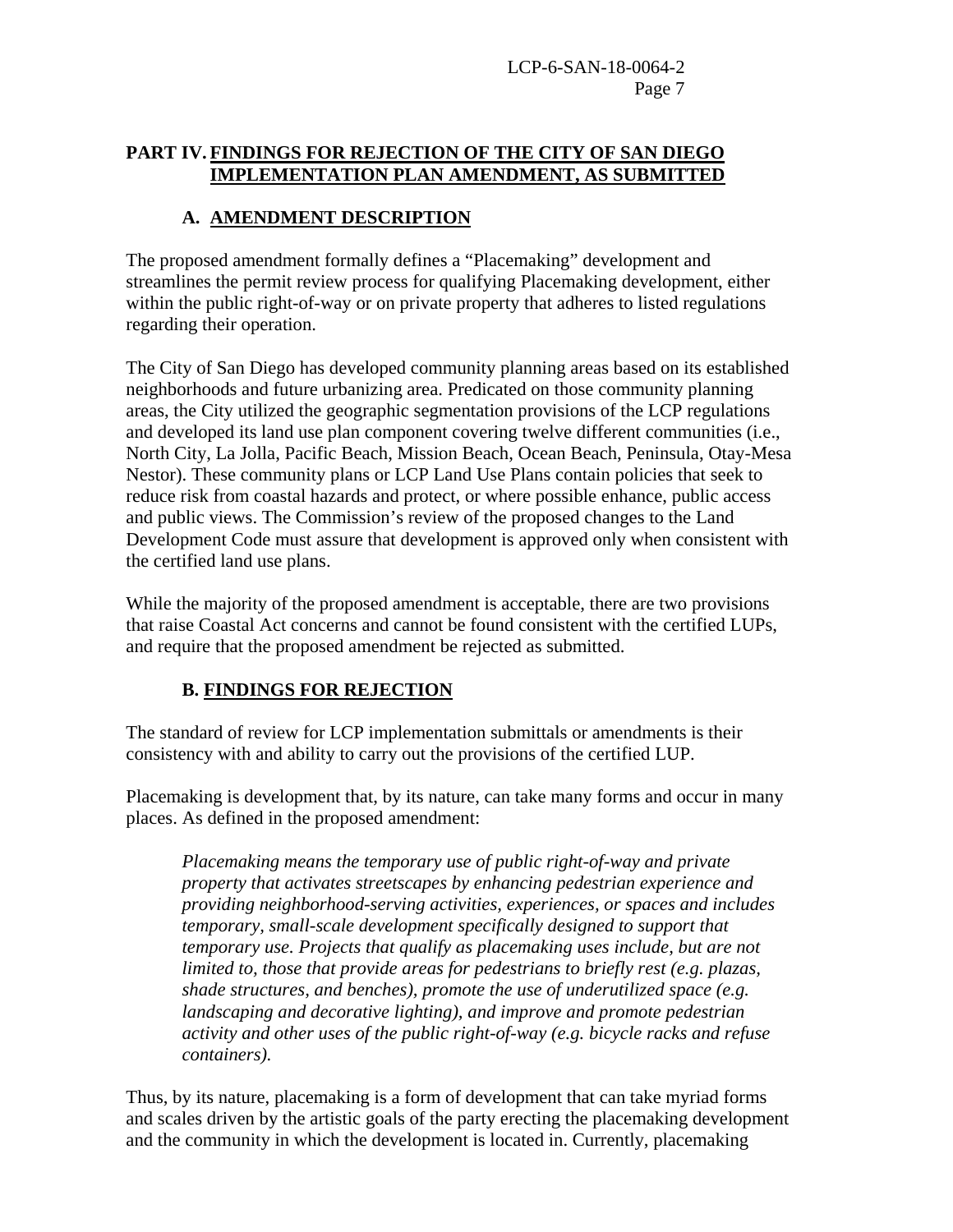development is treated no differently than other development in regards to permit review. However, the City believes that such permit review is not necessary for many placemaking projects and, hearing from public groups that the time and costs of such a review deters their implementation and ensuing benefits, is proposing to streamline the approval process to make it less discretionary and more ministerial.

This streamlining would first be achieved by substantially extending the permit term for the ministerial permits – Temporary Use Permit for placemaking on private property and Public Right-of-Way Permit for placemaking in the public right-of-way – to five years from the more common one-to-six months currently granted. This creates the risk that a placemaking development that impedes the public right-of-way, occupies public parking, or blocks a coastal view will remain in place for a significant amount of time, creating a long-term adverse impact.

Secondly, placemaking development would not need to obtain a development permit if it adheres to listed regulations regarding operations. While some of the regulations dictate responsibilities such as clean up, maintenance, and hours of operation if a commercial component is involved as an accessory use, the regulations also exempt the placemaking development from certain requirements, such as the provision of parking, or allow the occupation of up to twenty-five percent of public parking in a street segment. Such an impact coupled with the five-year permit duration would create a long standing impediment to public access and potentially exacerbate public traffic or view impacts in already heavily used areas. If the placemaking development itself generated additional traffic, that will further exacerbate the impacts.

The proposed amendment creates a potential conflict with coastal public access and visual protection policies of the certified LUPs, specifically with regard to maximization of public access through the protection of public rights-of-way, public parking, and public views. Listed below are resource protection policies contained in the certified Land Use Plan segments in the Coastal Zone for the City of San Diego.

#### **Pacific Beach Community Plan**

• Create safe, pleasant, and useful pedestrian and bicycle pathways to connect the residential neighborhoods of Pacific Beach, such as Crown Point and Braemar, with commercial areas and community facilities, such as schools, parks, and the library. Remove barriers which impede pedestrian, bicycle, and disabled access.

### **Ocean Beach Community Plan**

- Efficiently manage on-street parking to better serve the beach and commercial areas.
- Protect and improve visual access at street ends in conjunction with coastal physical access projects. Such public improvements should consider inclusion of benches, landscaping, improved walkways, bicycle racks, and stairwells from street ends to the beaches below.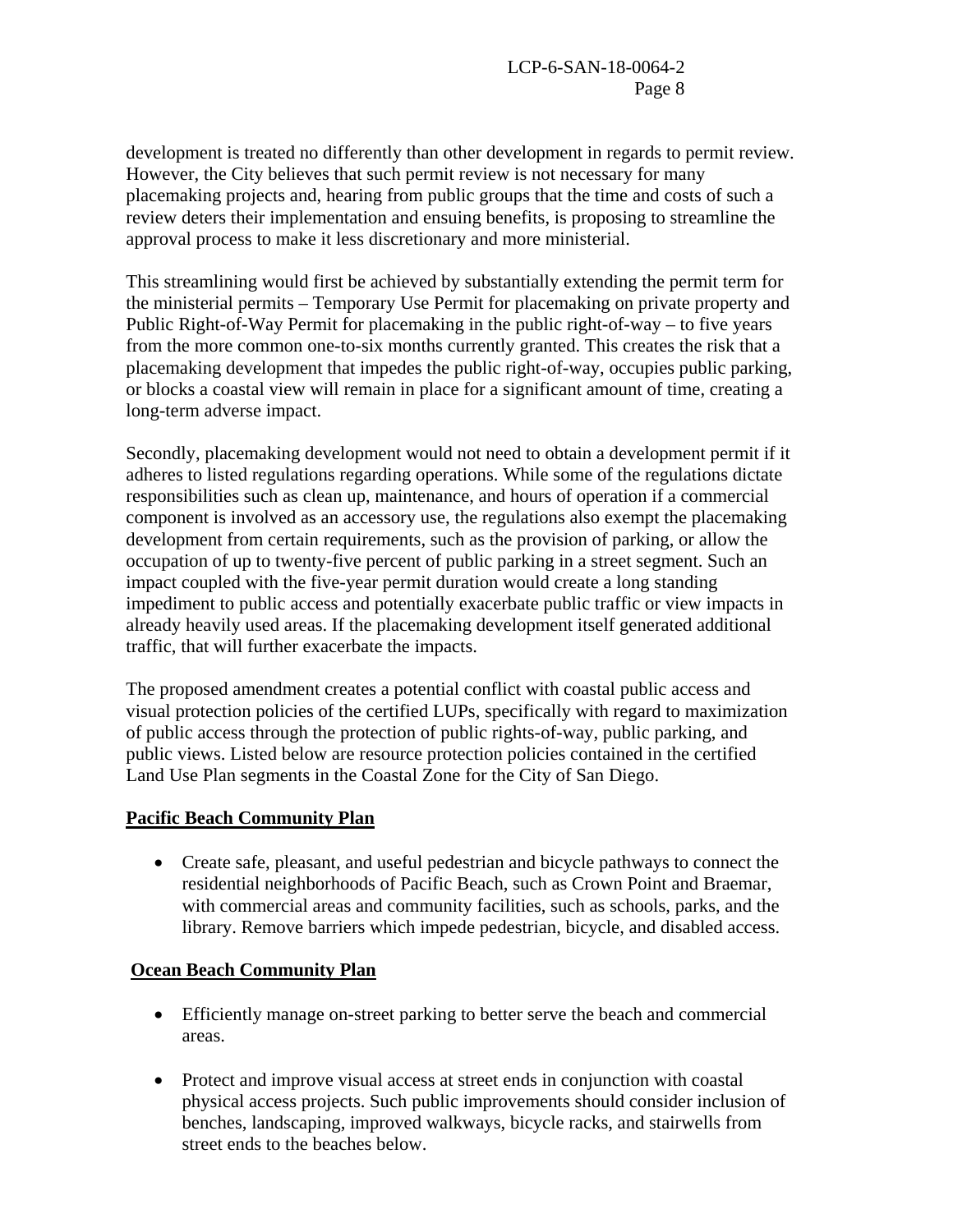#### **La Jolla Land Use Plan**

- Enhance existing public access to the ocean, beach, and park areas such as Ellen B. Scripps Park and Kellogg Park along the shoreline in order to be of greatest benefit to neighborhood residents and visitors to the community.
- Public views to the ocean from the first public roadway adjacent to the ocean shall be preserved and enhanced, including visual access across private properties at yards and setbacks.

Placemaking events can involve the erection of non-permanent structures, furnishings, and similar objects. While the enhancement of public spaces is in line with many Commission and City policies, there is still the potential for adverse impacts. Such impacts are typically identified through the development permit review process, such as the CDP, which looks at the proposed site and design of a development to identify potential impacts and alternative designs that might better avoid them while still achieving the development's goals.

The City, in listing the regulations a placemaking development must comply with in order to qualify for the permit streamlining, believes that it has addressed the main impacts, such as maintenance, litter, vehicular circulation, and, in certain cases, hours of operation for accessory commercial components. However, the criteria make no mention of public views, adequacy of nearby public parking, or noise and lighting spillover. These are all factors that can adversely affect public access or coastal resources and that are analyzed and mitigated for in development permits. Because the placemaking development has the potential to be in place for up to five years – or even longer as the amendment allows permit renewal – the developments exceed what the Commission has typically considered to be a "temporary" development, and more closely resemble a permanent one. Thus, because the City's amendment, as submitted, does not adequately anticipate and analyze potential adverse impacts to coastal access and public views in the coastal zone, it is not in conformance with the applicable policies of the certified LUPs and must be denied as submitted.

### **PART V. FINDINGS FOR APPROVAL OF THE CITY OF SAN DIEGO IMPLEMENTATION PLAN AMENDMENT, IF MODIFIED**

Placemaking can be an adaptable, fairly low-cost method for a local government or members of the public to enhance a public space or introduce new community amenities. Much in the way that the Commission has supported regulations encouraging food trucks as a manner in which a previously neglected or under-utilized community segment can promote greater pedestrian traffic and community engagement, placemaking aligns with many policies of both the Commission and the City encouraging alternate transportation by enhancing non-vehicular rights-of-way. Examples of such placemaking include the erection of "parklets," shaded seating areas located within public parking spaces on the side of the street, or shipping containers and crates on a vacant private parcel to create an event venue.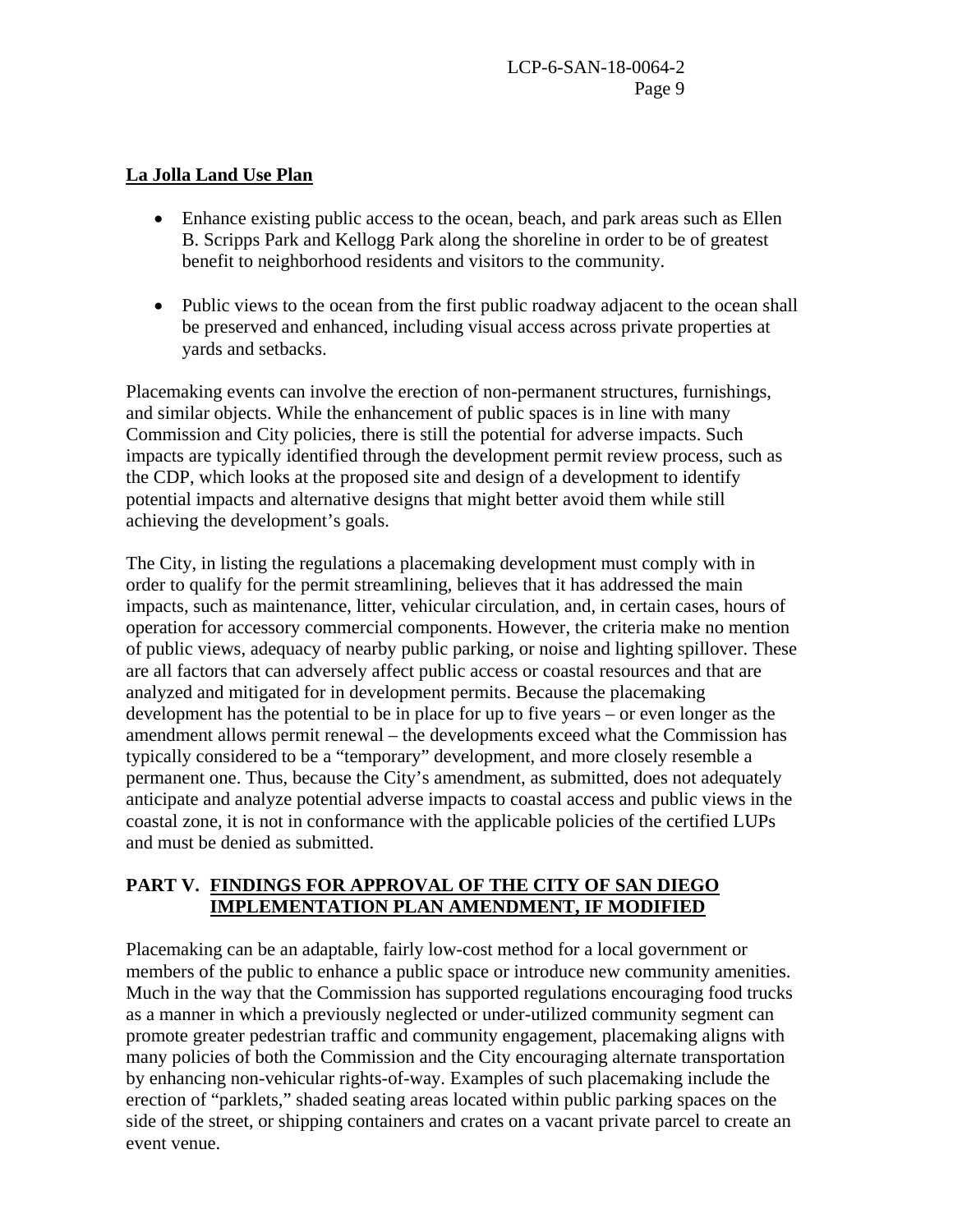However, while placemaking can visibly enhance a public area and drive greater visitation, it remains a physical development that occupies space that – in the case of a public right-of-way – would otherwise be occupied by the public or allow a public coastal view or – in the case of a private vacant lot – could create greater demands on public parking. The occupation of public rights-of-way or the possibility of high popularity does not prohibit in and of itself the approval of a placemaking event. Rather, it serves as the basis for requiring the continued discretionary review of placemaking development.

There is merit to the City's belief that many placemaking developments are of a kind or location where the likelihood of adverse impacts to public access and coastal resources is minimal. However, it should be noted that Section 126.0704 already lists exemptions from obtaining a coastal development permit that certain types of lower-impact placemaking likely qualifies for and that members of the public can avail themselves to. Additionally, requiring development permit review is not a prohibition on such development; rather it ensures that the development will go forward in a manner that will actually achieve its goal without unforeseen consequences on the community it wishes to enhance.

Upon discussion of placemaking within the City's goals and review of various examples of such development provided by the City, the Commission agrees that there exist many areas of the coastal zone – namely the inland areas – wherein the streamlining of permit review of placemaking development can occur without high likelihood of adverse impacts. In these discussions, it was identified that the area most sensitive to impacts from impediments to the public right-of-way and occupation of public parking are those blocks and rights-of-ways closest to coastal waters, identified as the area between the first public road and the sea and the Beach Impact Area, an area identified in the LCP as being under especially high parking constraints.

In order to allow placemaking to benefit from the streamlining in the majority of the coastal zone while ensuring that such development obtains the necessary review in the most sensitive areas, the proposed amendment will be modified such that the streamlining will not apply to placemaking development located between the first public road and the sea or in the Beach Impact Area. This exclusion of the near-coastal area is not a prohibition on placemaking development; such development has been occurring in the City for years, and will still be able to occur in the future. The exclusion simply means that, should a placemaking development trigger the need for a CDP review pursuant to the LCP, such a review shall occur to best balance the goals of the placemaking's enhancement of the public space with protection of coastal access and views.

While reviewing the proposed amendment, the Commission was contacted by a public group that currently conducts placemaking in the coastal zone, specifically painting murals along streets that children use when walking to and from school in Pacific Beach. As part of the proposed amendment, the permit streamlining would not apply to placemaking development occurring in Residential-Single Unit (RS) zones. The public group communicated its opposition to this exclusion and requested a modification to include the zone in the streamlining. After discussion with the City and review of the